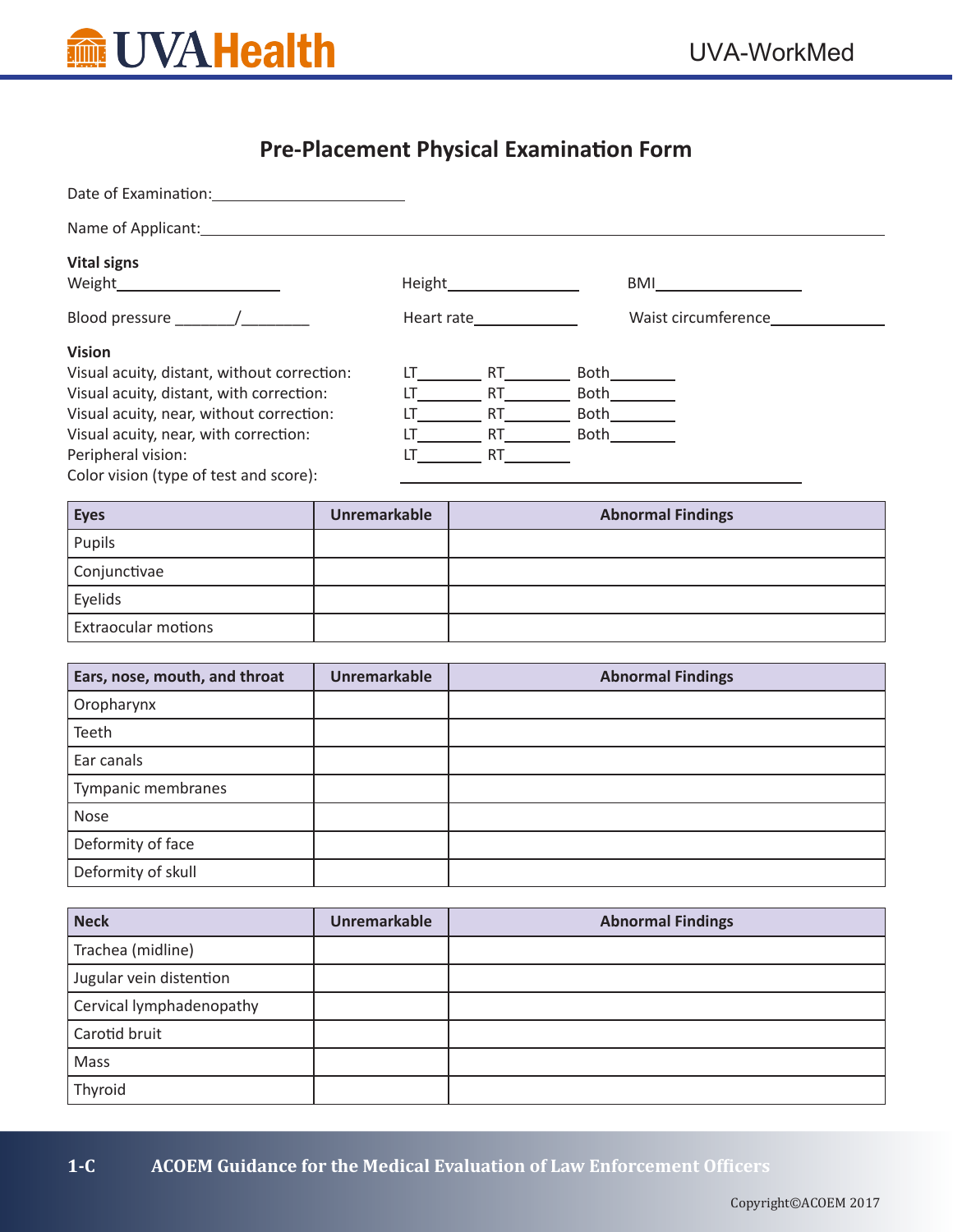| Cardiorespiratory      | <b>Unremarkable</b> | <b>Abnormal Findings</b> |
|------------------------|---------------------|--------------------------|
| Heart auscultation     |                     |                          |
| Lung auscultation      |                     |                          |
| Pedal pulses           |                     |                          |
| <sup>1</sup> Leg edema |                     |                          |

| <b>Abdomen</b>        | <b>Unremarkable</b> | <b>Abnormal Findings</b> |
|-----------------------|---------------------|--------------------------|
| Hernia                |                     |                          |
| Mass                  |                     |                          |
| <b>Scars</b>          |                     |                          |
| Tenderness            |                     |                          |
| Rigidity              |                     |                          |
| Bowel sounds          |                     |                          |
| <b>Enlarged liver</b> |                     |                          |
| Enlarged spleen       |                     |                          |

| <b>Spine</b>                         | <b>Unremarkable</b> | <b>Abnormal Findings</b> |
|--------------------------------------|---------------------|--------------------------|
| <b>Scars</b>                         |                     |                          |
| Deformity                            |                     |                          |
| Curvature                            |                     |                          |
| Tenderness                           |                     |                          |
| Straight leg raise                   |                     |                          |
| Walk on toes and on heels            |                     |                          |
| Range of motion of cervical<br>spine |                     |                          |
| Range of motion of lumbar<br>spine   |                     |                          |

| <b>Upper extremities</b> | <b>Unremarkable</b> | <b>Abnormal Findings</b> |
|--------------------------|---------------------|--------------------------|
| Deformity                |                     |                          |
| Range of motion          |                     |                          |
| <b>Tenderness</b>        |                     |                          |
| Atrophy                  |                     |                          |
| Amputation               |                     |                          |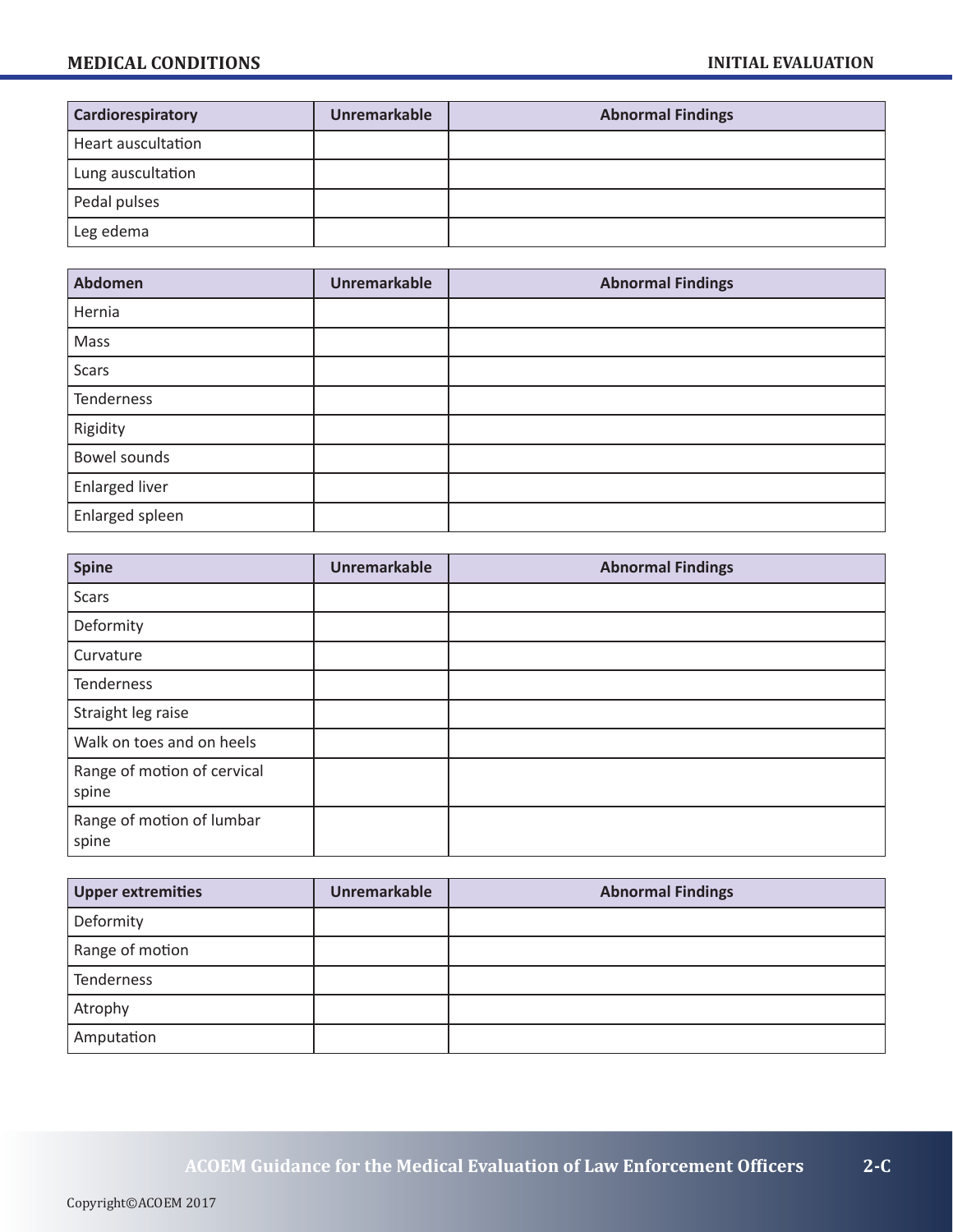| <b>Lower extremities</b> | <b>Unremarkable</b> | <b>Abnormal Findings</b> |
|--------------------------|---------------------|--------------------------|
| Deformity                |                     |                          |
| Range of motion          |                     |                          |
| Tenderness               |                     |                          |
| Atrophy                  |                     |                          |
| Amputation               |                     |                          |

| <b>Neurological</b>                               | <b>Unremarkable</b> | <b>Abnormal Findings</b> |
|---------------------------------------------------|---------------------|--------------------------|
| Posture                                           |                     |                          |
| Gait                                              |                     |                          |
| Mental status (alertness,<br>orientation, memory) |                     |                          |
| Speech                                            |                     |                          |
| Finger to nose                                    |                     |                          |
| Cranial nerves                                    |                     |                          |
| Deep tendon reflexes                              |                     |                          |
| Light touch sensation                             |                     |                          |
| Strength (biceps, triceps, knees,<br>ankles)      |                     |                          |
| Tandem walk                                       |                     |                          |
| Romberg                                           |                     |                          |
| Tremors                                           |                     |                          |

| Skin    | Unremarkable | <b>Abnormal Findings</b> |
|---------|--------------|--------------------------|
| Rash    |              |                          |
| Lesions |              |                          |

| Psychiatric     | <b>Unremarkable</b> | <b>Abnormal Findings</b> |
|-----------------|---------------------|--------------------------|
| Mood and affect |                     |                          |
| Judgment        |                     |                          |
| Impulse control |                     |                          |

| <b>Optional examinations</b> | <b>Unremarkable</b> | <b>Abnormal Findings</b> |
|------------------------------|---------------------|--------------------------|
| Genitourinary                |                     |                          |
| Rectal exam                  |                     |                          |
| Breast exam                  |                     |                          |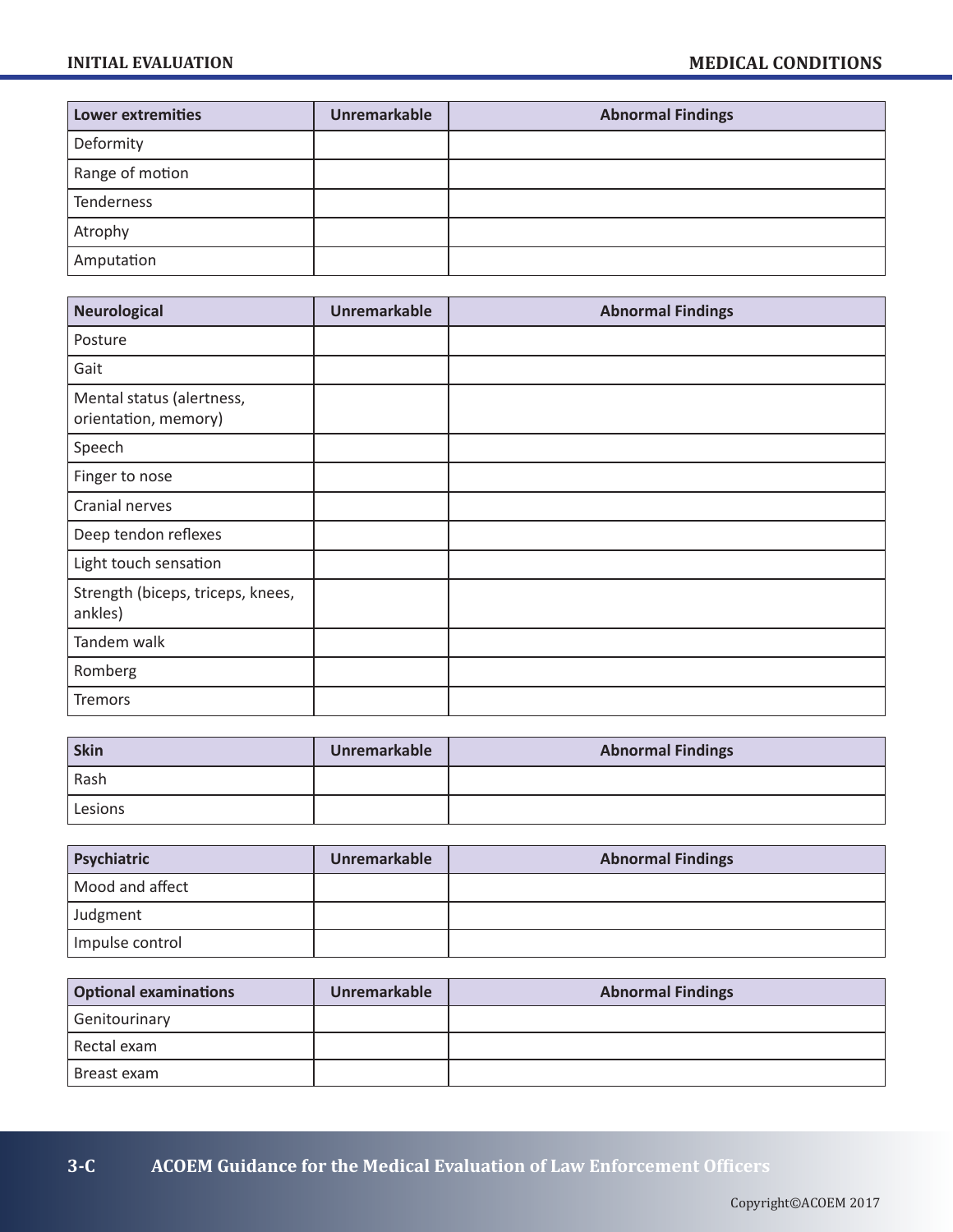Comments:

Signature of Medical Provider **Printed name of Medical Provider** Printed name of Medical Provider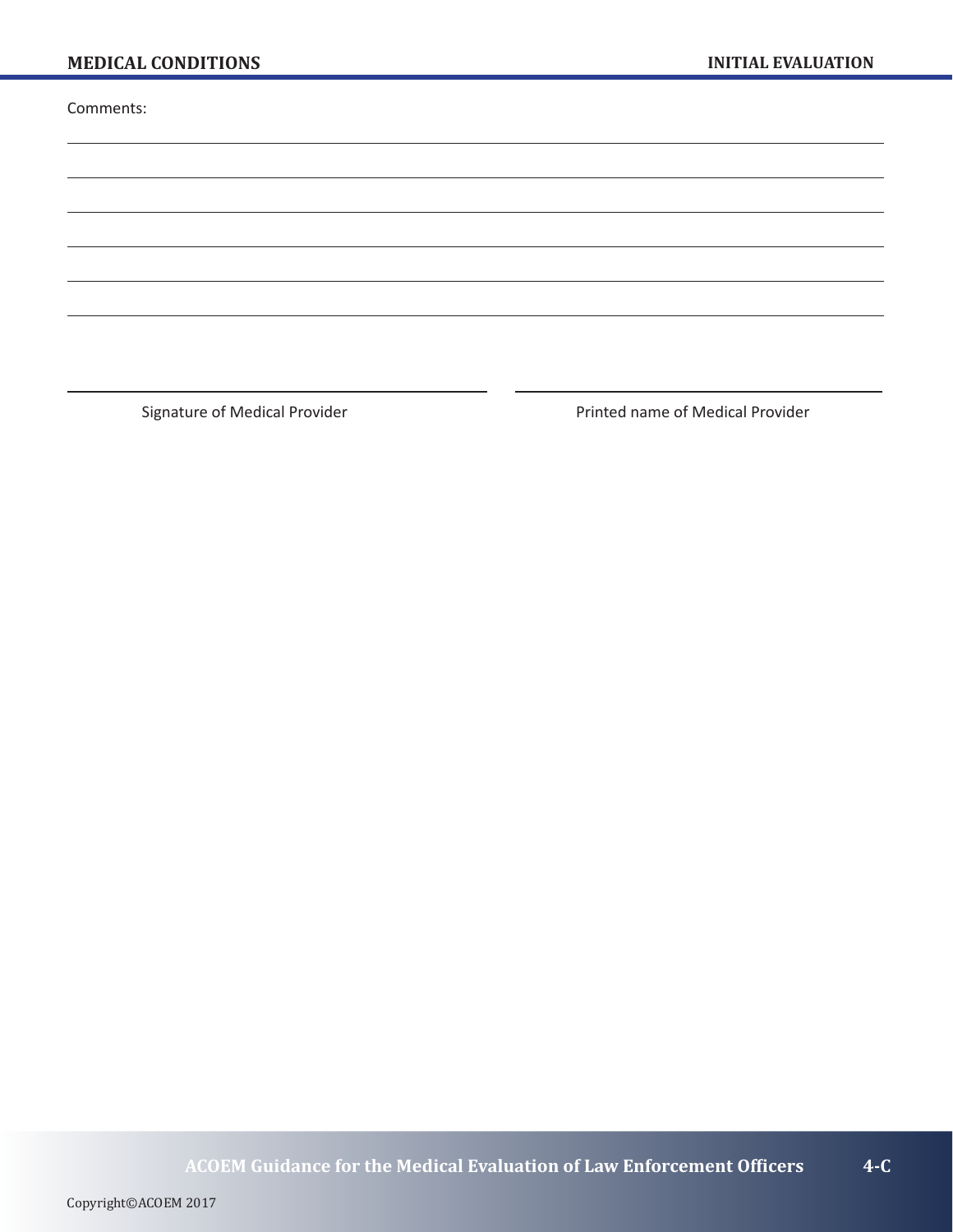### **APPENDIX D**

#### **Immunization Worksheet for Law Enforcement Officers 2016**

Based on the Centers for Disease Control and Prevention's Recommended Adult Immunization Schedule—United States – 2016. Available at: http://www.cdc.gov/vaccines/schedules/downloads/adult/adult-schedule.pdf.

Last Name and DOB and the Second Second Second Second Second Second Second Second Second Second Second Second S

**Medical Notes (allergies, vaccine reactions, etc.):**

#### **Immunizations:**

| <b>Vaccine</b>                                                                                                                                                                             | <b>Formulation &amp;</b><br>Manufacturer | <b>Date</b><br>Given | <b>Administered</b><br>By: | Lot<br><b>Number</b> | <b>Expiration</b> | <b>Next Dose</b> |
|--------------------------------------------------------------------------------------------------------------------------------------------------------------------------------------------|------------------------------------------|----------------------|----------------------------|----------------------|-------------------|------------------|
| Diphtheria/Tetanus/Pertussis                                                                                                                                                               |                                          |                      |                            |                      |                   |                  |
| Recommend: Substitute 1-time<br>dose of Tdap for Td booster,<br>then boost with Td every 10<br>years                                                                                       |                                          |                      |                            |                      |                   |                  |
| <b>Hepatitis B</b>                                                                                                                                                                         |                                          |                      |                            |                      |                   |                  |
| 3-dose series. Not needed to<br>restart series if dose is missed<br>per schedule; resume where<br>immunization series left off<br>and complete.                                            |                                          |                      |                            |                      |                   |                  |
| <b>Varicella</b>                                                                                                                                                                           |                                          |                      |                            |                      |                   |                  |
| 2-dose series now part<br>of routine childhood<br>immunizations. Administer for<br>all persons who lack evidence<br>of immunity to varicella.                                              |                                          |                      |                            |                      |                   |                  |
| <b>Measles</b>                                                                                                                                                                             |                                          |                      |                            |                      |                   |                  |
| 2-dose series now part<br>of routine childhood<br>immunizations. Administer<br>for all persons who lack<br>documentation of vaccination<br>(unless a medical contra-<br>indication exists. |                                          |                      |                            |                      |                   |                  |
| <b>Influenza</b>                                                                                                                                                                           |                                          |                      |                            |                      |                   |                  |
| 1 dose annually                                                                                                                                                                            |                                          |                      |                            |                      |                   |                  |